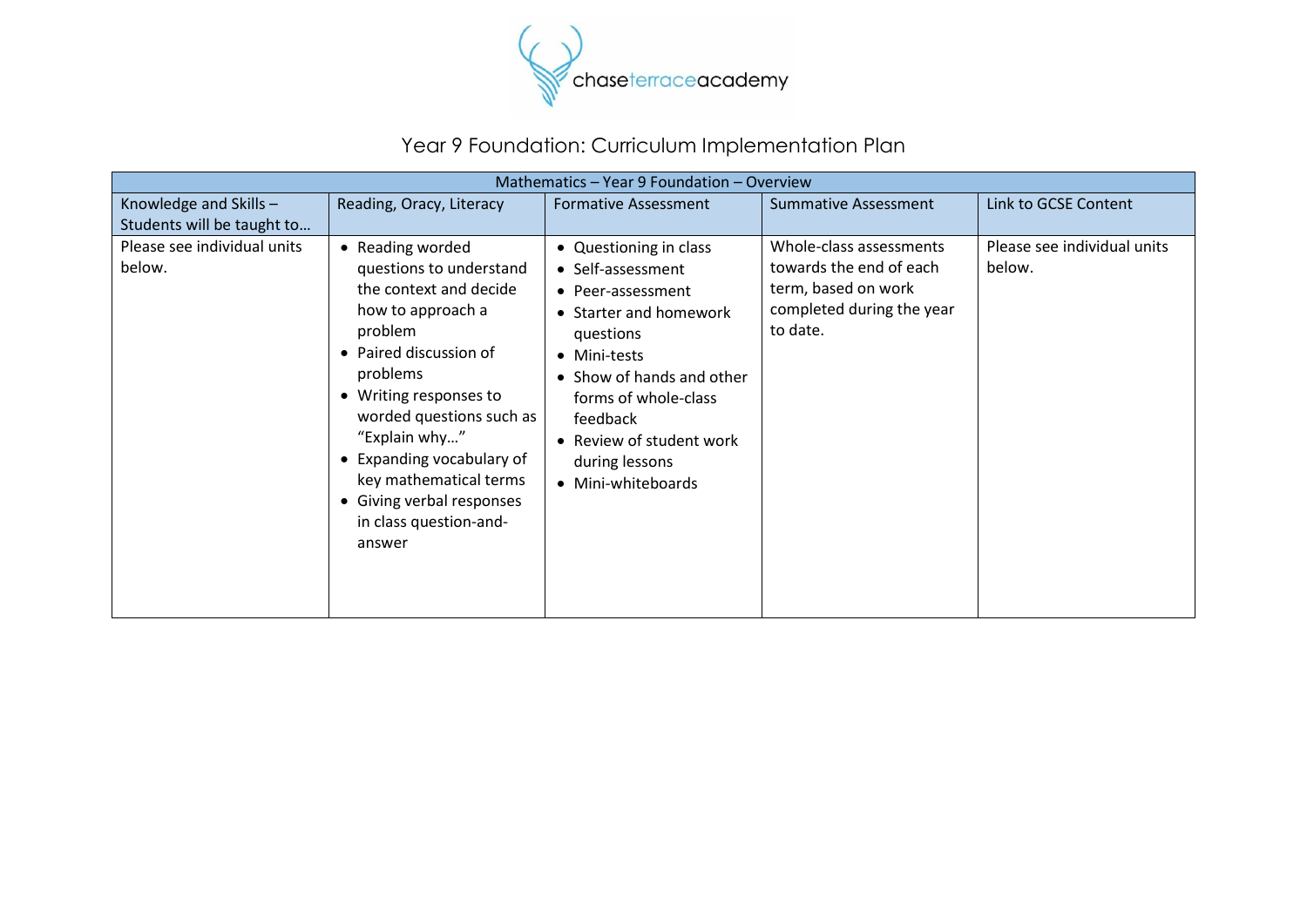

| Mathematics - Unit 1 - Numbers 1                                                                                                                                                                                                                                                                                                                                                                                                                                                                                                                                                                                                                                                                                                                                                                                                                                                                                                                           |                                                                                                                                                                                                                                                                                                                                                                                                                                                                                                                                                   |  |
|------------------------------------------------------------------------------------------------------------------------------------------------------------------------------------------------------------------------------------------------------------------------------------------------------------------------------------------------------------------------------------------------------------------------------------------------------------------------------------------------------------------------------------------------------------------------------------------------------------------------------------------------------------------------------------------------------------------------------------------------------------------------------------------------------------------------------------------------------------------------------------------------------------------------------------------------------------|---------------------------------------------------------------------------------------------------------------------------------------------------------------------------------------------------------------------------------------------------------------------------------------------------------------------------------------------------------------------------------------------------------------------------------------------------------------------------------------------------------------------------------------------------|--|
| Knowledge and Skills - Students will be taught to                                                                                                                                                                                                                                                                                                                                                                                                                                                                                                                                                                                                                                                                                                                                                                                                                                                                                                          | Links to KS3 National Curriculum Content (green) and KS4 Content (red)                                                                                                                                                                                                                                                                                                                                                                                                                                                                            |  |
| Add or subtract a positive number in context, where the calculation involves<br>directed numbers e.g. $15 - 32$ , $-25 + 7$ (REVISION)                                                                                                                                                                                                                                                                                                                                                                                                                                                                                                                                                                                                                                                                                                                                                                                                                     | Use the four operations applied to integers, decimals, proper and improper fractions,<br>and mixed numbers, all both positive and negative                                                                                                                                                                                                                                                                                                                                                                                                        |  |
| Add or subtract a negative number e.g. 15 + -7, -23 - -14 (REVISION)<br>$\bullet$<br>Multiply and divide with negative numbers (REVISION)<br>$\bullet$<br>Use a scientific calculator with negative numbers, including squaring<br>$\bullet$<br>Write a number as a product of its prime factors, understanding that there is<br>only one such decomposition for each composite integer (REVISION)<br>Use prime factorisation to find the HCF or LCM of two numbers (REVISION)<br>$\bullet$                                                                                                                                                                                                                                                                                                                                                                                                                                                                | Use a calculator and other technologies to calculate results accurately and then<br>interpret them appropriately<br>Use the concepts and vocabulary of prime numbers, factors, multiples, common<br>factors, common multiples, highest common factor, and lowest common multiple<br>Use prime factorisation, including using product notation and the unique factorisation                                                                                                                                                                        |  |
| Solve problems involving HCF and LCM, identifying which is appropriate to                                                                                                                                                                                                                                                                                                                                                                                                                                                                                                                                                                                                                                                                                                                                                                                                                                                                                  | property                                                                                                                                                                                                                                                                                                                                                                                                                                                                                                                                          |  |
| the context                                                                                                                                                                                                                                                                                                                                                                                                                                                                                                                                                                                                                                                                                                                                                                                                                                                                                                                                                | Mathematics - Unit 2 - Algebra 1                                                                                                                                                                                                                                                                                                                                                                                                                                                                                                                  |  |
| Knowledge and Skills - Students will be taught to                                                                                                                                                                                                                                                                                                                                                                                                                                                                                                                                                                                                                                                                                                                                                                                                                                                                                                          | Links to KS3 National Curriculum Content (green) and KS4 Content (red)                                                                                                                                                                                                                                                                                                                                                                                                                                                                            |  |
| Substitute into expressions with more complex algebraic notation, including:<br>$a2$ b in place of a $\times$ a $\times$ b, coefficients written as fractions rather than as<br>decimals (REVISION)<br>Substitute positive and negative numbers into formulae, including scientific<br>formulae<br>Recognise equivalent terms such as $a^2b$ and $ba^2$ , understanding the<br>convention to list unknowns in alphabetical order<br>Simplify an expression involving terms with mixed variables e.g. $3a^2b +$<br>$\bullet$<br>$4ab^2 + 2a^2 - a^2b$<br>Understand the meaning of a negative index, and evaluate in simple cases<br>e.g. $3^{-2}$<br>Manipulate algebraic expressions involving powers of -1 and other negative<br>$\bullet$<br>powers<br>Simplify numerical and algebraic expressions using the law of indices for<br>multiplication, division and power 0 (REVISION)<br>Apply the index law for powers of powers (brackets)<br>$\bullet$ | Substitute numerical values into expressions and formulae, including scientific<br>formulae<br>Use and interpret algebraic notation, including ab, 3y, a <sup>2</sup> , a <sup>3</sup> , a <sup>2</sup> b, a/b, brackets<br>Understand and use the concepts and vocabulary of expressions, terms and equations<br>Write coefficients as fractions rather than as decimals<br>Simplify and manipulate algebraic expressions by collecting like terms<br>Simplify expressions involving sums, products and powers, including the laws of<br>indices |  |
| Mathematics - Unit 3 - Probability                                                                                                                                                                                                                                                                                                                                                                                                                                                                                                                                                                                                                                                                                                                                                                                                                                                                                                                         |                                                                                                                                                                                                                                                                                                                                                                                                                                                                                                                                                   |  |
| Knowledge and Skills - Students will be taught to                                                                                                                                                                                                                                                                                                                                                                                                                                                                                                                                                                                                                                                                                                                                                                                                                                                                                                          | Links to KS3 National Curriculum Content (green) and KS4 Content (red)                                                                                                                                                                                                                                                                                                                                                                                                                                                                            |  |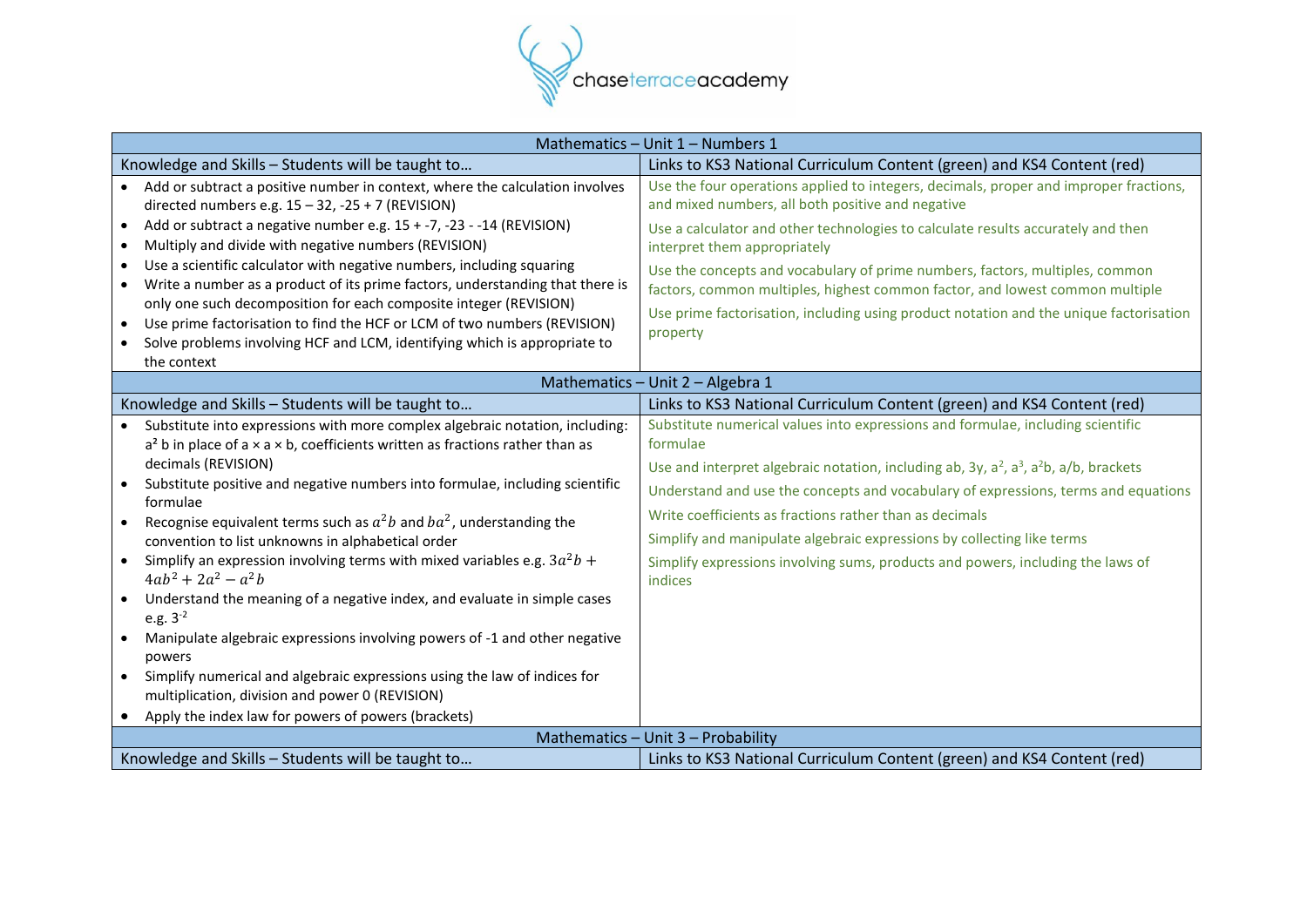

| Understand the 0-1 probability scale (REVISION)                                                                                                                                                                                                                                                                                                                                                                                                                                                                                                                                                                                                                                                                                                                                                                                                                                                                                                              | Understand that the probabilities of all possible outcomes sum to 1                                                                                                                                                                                                                                                                                                                                                                                                                                                                                                                                                                                                                                                                  |  |
|--------------------------------------------------------------------------------------------------------------------------------------------------------------------------------------------------------------------------------------------------------------------------------------------------------------------------------------------------------------------------------------------------------------------------------------------------------------------------------------------------------------------------------------------------------------------------------------------------------------------------------------------------------------------------------------------------------------------------------------------------------------------------------------------------------------------------------------------------------------------------------------------------------------------------------------------------------------|--------------------------------------------------------------------------------------------------------------------------------------------------------------------------------------------------------------------------------------------------------------------------------------------------------------------------------------------------------------------------------------------------------------------------------------------------------------------------------------------------------------------------------------------------------------------------------------------------------------------------------------------------------------------------------------------------------------------------------------|--|
| Find theoretical probabilities for events with equally likely outcomes<br>(REVISION)<br>Know the difference between an outcome and an event<br>$\bullet$<br>Identify all the outcomes for an experiment or situation, and identifying<br>$\bullet$<br>theoretical probabilities, using a list (REVISION)<br>Identify outcomes and probabilities using a sample space diagram (including<br>$\bullet$<br>for sums, products and differences) (REVISION)<br>Use the fact that the sum of probabilities of all outcomes is 1 to simple<br>$\bullet$<br>algebraic problems presented in a table<br>Identify the relative frequency of an event from experimental data<br>$\bullet$<br>Understand that increasing the number of trials leads to outcomes that are<br>$\bullet$<br>closer to theoretical probability, and that repeating an experiment may<br>change the outcome<br>Use theoretical and experimental probability to calculate expected<br>outcomes | Generate theoretical sample spaces for single and combined events with equally<br>likely, mutually exclusive outcomes and use these to calculate theoretical probabilities<br>Record, describe and analyse the frequency of outcomes of simple probability<br>experiments involving randomness, fairness, equally and unequally likely outcomes,<br>using appropriate language and the 0-1 probability scale<br>Apply the property that the probabilities of an exhaustive set of mutually exclusive<br>events sum to one<br>Use a probability model to predict the outcomes of future experiments; understand<br>that empirical unbiased samples tend towards theoretical probability distributions,<br>with increasing sample size |  |
| Mathematics - Unit 4 - Kinematics                                                                                                                                                                                                                                                                                                                                                                                                                                                                                                                                                                                                                                                                                                                                                                                                                                                                                                                            |                                                                                                                                                                                                                                                                                                                                                                                                                                                                                                                                                                                                                                                                                                                                      |  |
| Knowledge and Skills - Students will be taught to                                                                                                                                                                                                                                                                                                                                                                                                                                                                                                                                                                                                                                                                                                                                                                                                                                                                                                            | Links to KS3 National Curriculum Content (green) and KS4 Content (red)                                                                                                                                                                                                                                                                                                                                                                                                                                                                                                                                                                                                                                                               |  |
| Solve simple problems involving speed, including finding an average speed<br>$\bullet$                                                                                                                                                                                                                                                                                                                                                                                                                                                                                                                                                                                                                                                                                                                                                                                                                                                                       | Use compound units such as speed, unit pricing and density to solve problems                                                                                                                                                                                                                                                                                                                                                                                                                                                                                                                                                                                                                                                         |  |
| Plot and interpret piecewise-linear distance-time graphs<br>$\bullet$                                                                                                                                                                                                                                                                                                                                                                                                                                                                                                                                                                                                                                                                                                                                                                                                                                                                                        | Substitute numerical values into formulae, including scientific formulae                                                                                                                                                                                                                                                                                                                                                                                                                                                                                                                                                                                                                                                             |  |
| Interpret the gradient of a distance-time graph as speed<br>$\bullet$                                                                                                                                                                                                                                                                                                                                                                                                                                                                                                                                                                                                                                                                                                                                                                                                                                                                                        | Find approximate solutions to contextual problems from given graphs of a variety of                                                                                                                                                                                                                                                                                                                                                                                                                                                                                                                                                                                                                                                  |  |
| Interpret piecewise-linear speed-time graphs in simple cases<br>$\bullet$                                                                                                                                                                                                                                                                                                                                                                                                                                                                                                                                                                                                                                                                                                                                                                                                                                                                                    | functions, including piece-wise linear graphs                                                                                                                                                                                                                                                                                                                                                                                                                                                                                                                                                                                                                                                                                        |  |
| Interpret the gradient of a speed-time graph as acceleration                                                                                                                                                                                                                                                                                                                                                                                                                                                                                                                                                                                                                                                                                                                                                                                                                                                                                                 | Interpret the gradient of a straight line graph as a rate of change                                                                                                                                                                                                                                                                                                                                                                                                                                                                                                                                                                                                                                                                  |  |
| • Substitute into the kinematics formulae $v = u + at$ , $s = ut + \frac{1}{2}at^2$ , $v^2 =$                                                                                                                                                                                                                                                                                                                                                                                                                                                                                                                                                                                                                                                                                                                                                                                                                                                                | Plot and interpret graphs in real contexts, to find approximate solutions to problems                                                                                                                                                                                                                                                                                                                                                                                                                                                                                                                                                                                                                                                |  |
| $u^2 + 2as$                                                                                                                                                                                                                                                                                                                                                                                                                                                                                                                                                                                                                                                                                                                                                                                                                                                                                                                                                  | such as simple kinematic problems involving distance, speed and acceleration                                                                                                                                                                                                                                                                                                                                                                                                                                                                                                                                                                                                                                                         |  |
|                                                                                                                                                                                                                                                                                                                                                                                                                                                                                                                                                                                                                                                                                                                                                                                                                                                                                                                                                              | Mathematics - Unit 5 - Fractions, Decimals & Percentages                                                                                                                                                                                                                                                                                                                                                                                                                                                                                                                                                                                                                                                                             |  |
| Knowledge and Skills - Students will be taught to                                                                                                                                                                                                                                                                                                                                                                                                                                                                                                                                                                                                                                                                                                                                                                                                                                                                                                            | Links to KS3 National Curriculum Content (green) and KS4 Content (red)                                                                                                                                                                                                                                                                                                                                                                                                                                                                                                                                                                                                                                                               |  |
| Know the correct notation for recurring decimals (REVISION)                                                                                                                                                                                                                                                                                                                                                                                                                                                                                                                                                                                                                                                                                                                                                                                                                                                                                                  | Work interchangeably with terminating decimals and their corresponding fractions                                                                                                                                                                                                                                                                                                                                                                                                                                                                                                                                                                                                                                                     |  |
| Divide an integer/decimal by an integer where the result is a recurring<br>$\bullet$                                                                                                                                                                                                                                                                                                                                                                                                                                                                                                                                                                                                                                                                                                                                                                                                                                                                         | (such as 3.5 and 7/2 or 0.375 and 3/8)                                                                                                                                                                                                                                                                                                                                                                                                                                                                                                                                                                                                                                                                                               |  |
| decimal                                                                                                                                                                                                                                                                                                                                                                                                                                                                                                                                                                                                                                                                                                                                                                                                                                                                                                                                                      | Use the four operations applied to proper and improper fractions, and mixed                                                                                                                                                                                                                                                                                                                                                                                                                                                                                                                                                                                                                                                          |  |
| Divide an integer/decimal by a decimal by transforming to division by an<br>$\bullet$                                                                                                                                                                                                                                                                                                                                                                                                                                                                                                                                                                                                                                                                                                                                                                                                                                                                        | numbers, all both positive and negative                                                                                                                                                                                                                                                                                                                                                                                                                                                                                                                                                                                                                                                                                              |  |
| integer                                                                                                                                                                                                                                                                                                                                                                                                                                                                                                                                                                                                                                                                                                                                                                                                                                                                                                                                                      | Use a calculator and other technologies to calculate results accurately and then                                                                                                                                                                                                                                                                                                                                                                                                                                                                                                                                                                                                                                                     |  |
| • Convert fluently between fractions, terminating and recurring decimals, and                                                                                                                                                                                                                                                                                                                                                                                                                                                                                                                                                                                                                                                                                                                                                                                                                                                                                | interpret them appropriately                                                                                                                                                                                                                                                                                                                                                                                                                                                                                                                                                                                                                                                                                                         |  |
| percentages (REVISION)                                                                                                                                                                                                                                                                                                                                                                                                                                                                                                                                                                                                                                                                                                                                                                                                                                                                                                                                       | Change fractions into their corresponding recurring decimals                                                                                                                                                                                                                                                                                                                                                                                                                                                                                                                                                                                                                                                                         |  |
| • Continue to write fractions with a horizontal (not slanted) line                                                                                                                                                                                                                                                                                                                                                                                                                                                                                                                                                                                                                                                                                                                                                                                                                                                                                           |                                                                                                                                                                                                                                                                                                                                                                                                                                                                                                                                                                                                                                                                                                                                      |  |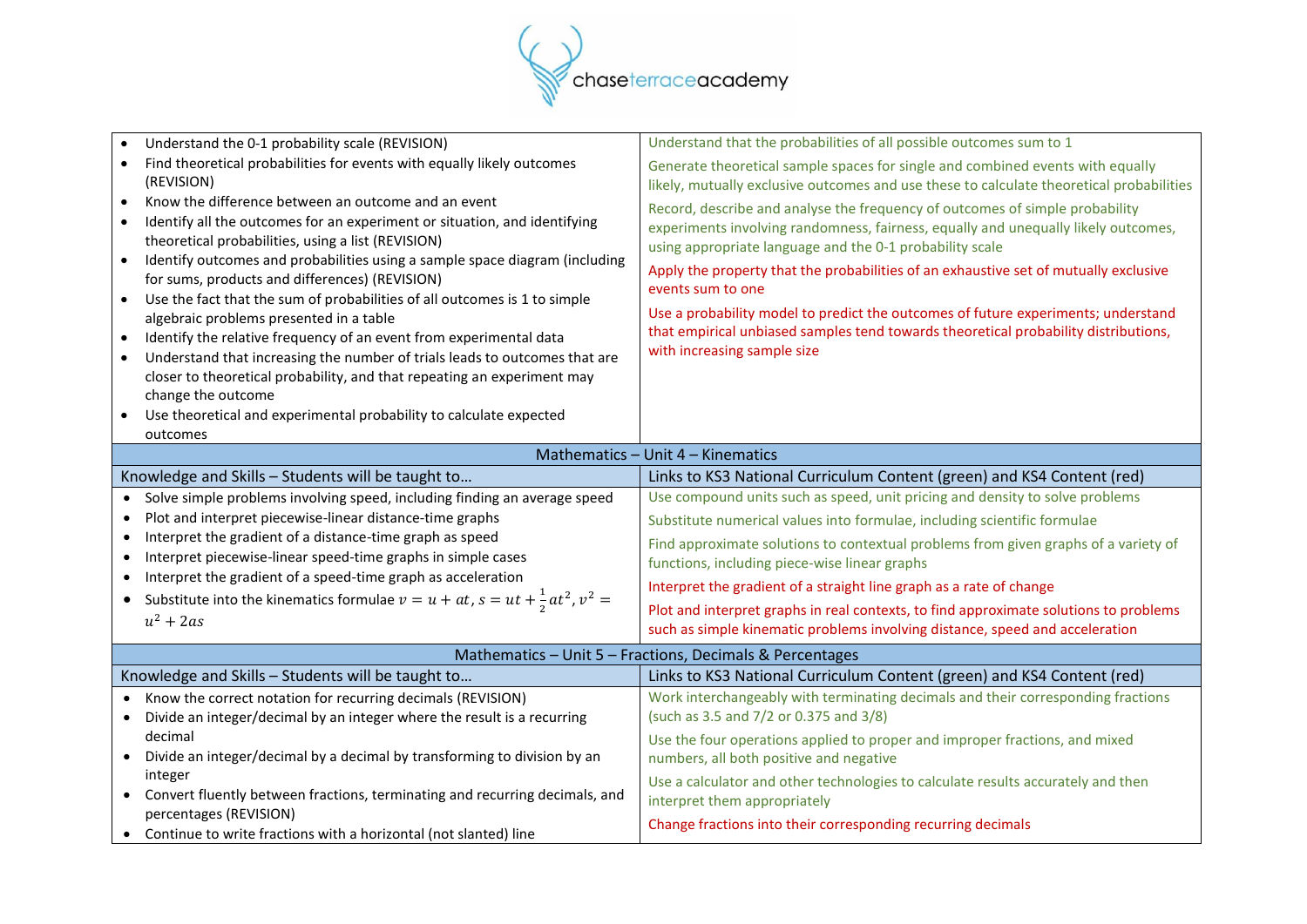

| • Perform calculations involving a mixture of decimals and fractions, choosing<br>an appropriate conversion strategy e.g. 0.42 + $\frac{3}{5}$ or $4\frac{2}{3}$ – 0.7<br>• Order combinations of fractions, decimals and percentages (REVISION)<br>• Simplify a fraction involving an unknown or $\pi$ e.g. $\frac{35\pi}{15}$ or $\frac{15x+10}{5}$<br>Use a scientific calculator with fractions, both positive and negative | Calculate exactly with fractions                                                                                                                         |
|---------------------------------------------------------------------------------------------------------------------------------------------------------------------------------------------------------------------------------------------------------------------------------------------------------------------------------------------------------------------------------------------------------------------------------|----------------------------------------------------------------------------------------------------------------------------------------------------------|
| • Use a calculator to change any fraction to a decimal                                                                                                                                                                                                                                                                                                                                                                          | Mathematics - Unit 6 - Angles & Construction                                                                                                             |
| Knowledge and Skills - Students will be taught to                                                                                                                                                                                                                                                                                                                                                                               | Links to KS3 National Curriculum Content (green) and KS4 Content (red)                                                                                   |
| Identify and use alternate angles, corresponding angles, and co-<br>interior angles near parallel lines (REVISION)                                                                                                                                                                                                                                                                                                              | Apply the properties of angles at a point, angles at a point on a straight line, vertically<br>opposite angles                                           |
| • Solve increasingly complex angle problems using a mixture of rules<br>met previously, including base angles in an isosceles triangle                                                                                                                                                                                                                                                                                          | Understand and use the relationship between parallel lines and alternate and<br>corresponding angles                                                     |
| Use a map scale to convert between map distances and real-life<br>$\bullet$                                                                                                                                                                                                                                                                                                                                                     | Draw and measure angles in geometric figures, including interpreting scale drawings                                                                      |
| distances, both ways                                                                                                                                                                                                                                                                                                                                                                                                            | Derive and use the sum of angles in a triangle and use it to deduce the angle sum in                                                                     |
| Understand the purpose of bearings and how they are measured                                                                                                                                                                                                                                                                                                                                                                    | any polygon, and to derive properties of regular polygons                                                                                                |
| Identify a bearing and distance on a map, using the map scale                                                                                                                                                                                                                                                                                                                                                                   | Use scale factors, scale diagrams and maps                                                                                                               |
| Construct a point on a map given a bearing, distance and the map                                                                                                                                                                                                                                                                                                                                                                | Interpret scale drawings                                                                                                                                 |
| scale                                                                                                                                                                                                                                                                                                                                                                                                                           | Draw and measure angles in geometric figures, including interpreting scale drawings                                                                      |
| • Work out a 'back bearing' (the bearing of the return journey)                                                                                                                                                                                                                                                                                                                                                                 | Derive and use the standard ruler and compass constructions (perpendicular bisector                                                                      |
| • Solve problems involving interior and exterior angles in polygons                                                                                                                                                                                                                                                                                                                                                             | of a line segment, bisecting a given angle)                                                                                                              |
| (REVISION)                                                                                                                                                                                                                                                                                                                                                                                                                      | Interpret and use bearings                                                                                                                               |
| • Construct an angle bisector                                                                                                                                                                                                                                                                                                                                                                                                   |                                                                                                                                                          |
| Construct the perpendicular bisector of a line segment                                                                                                                                                                                                                                                                                                                                                                          |                                                                                                                                                          |
|                                                                                                                                                                                                                                                                                                                                                                                                                                 | Mathematics - Unit 7 - Graphs                                                                                                                            |
| Knowledge and Skills - Students will be taught to                                                                                                                                                                                                                                                                                                                                                                               | Links to KS3 National Curriculum Content (green) and KS4 Content (red)                                                                                   |
| • Recognise a linear graph from a range of equation forms,                                                                                                                                                                                                                                                                                                                                                                      | Recognise, sketch and produce graphs of linear functions of one variable with<br>appropriate scaling, using equations in x and y and the Cartesian plane |
| including $y = mx + c$ , $x + y = c$ and $ax + by = c$ (REVISION)                                                                                                                                                                                                                                                                                                                                                               |                                                                                                                                                          |
| Plot line graphs of the forms $y = mx + c$ and $ax + by = c$<br>$\bullet$<br>Know what can be deduced from a line equation of the form $y = mx + c$                                                                                                                                                                                                                                                                             | Interpret mathematical relationships both algebraically and graphically                                                                                  |
| Use line equations of the form $y = mx + c$ to identify parallel lines<br>$\bullet$                                                                                                                                                                                                                                                                                                                                             | Calculate and interpret gradients and intercepts of graphs of linear equations<br>numerically, graphically and algebraically                             |
| Use a line equation to decide whether a given point would lie on the line                                                                                                                                                                                                                                                                                                                                                       |                                                                                                                                                          |
| Identify the gradient, y-intercept and equation of a straight line from a<br>graph [simple gradient from a unit grid was covered in Y8]                                                                                                                                                                                                                                                                                         | Use linear graphs to estimate values of y for given values of x and vice versa<br>Use the form y=mx+c to identify parallel lines                         |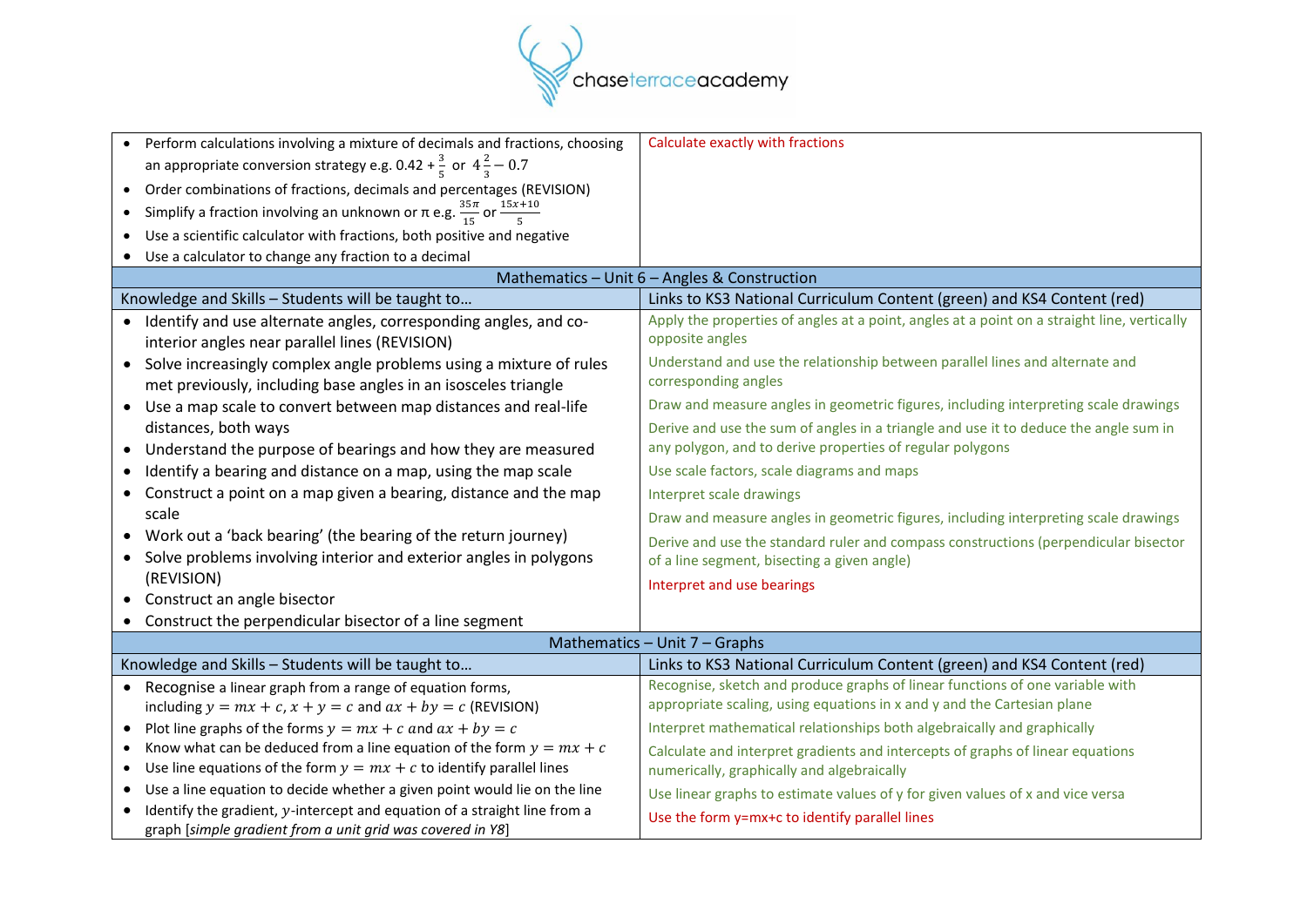

| • Sketch line graphs of the forms $y = mx + c$ and $ax + by = c$<br>Plot graphs of simple quadratic functions of the form $y = x^2 + c$<br>$\bullet$<br>Identify values of $y$ for given values of $x$ , and vice versa                                                                                                                                                                                                                                                                                                                                                                                                                                                                                         |                                                                                                                                                                                                                                                                                                                                                                                                                                                                                                                                                                                                                                                                                                                                                                                                               |  |
|-----------------------------------------------------------------------------------------------------------------------------------------------------------------------------------------------------------------------------------------------------------------------------------------------------------------------------------------------------------------------------------------------------------------------------------------------------------------------------------------------------------------------------------------------------------------------------------------------------------------------------------------------------------------------------------------------------------------|---------------------------------------------------------------------------------------------------------------------------------------------------------------------------------------------------------------------------------------------------------------------------------------------------------------------------------------------------------------------------------------------------------------------------------------------------------------------------------------------------------------------------------------------------------------------------------------------------------------------------------------------------------------------------------------------------------------------------------------------------------------------------------------------------------------|--|
| Mathematics - Unit 8 - Representing Data                                                                                                                                                                                                                                                                                                                                                                                                                                                                                                                                                                                                                                                                        |                                                                                                                                                                                                                                                                                                                                                                                                                                                                                                                                                                                                                                                                                                                                                                                                               |  |
| Knowledge and Skills - Students will be taught to                                                                                                                                                                                                                                                                                                                                                                                                                                                                                                                                                                                                                                                               | Links to KS3 National Curriculum Content (green) and KS4 Content (red)                                                                                                                                                                                                                                                                                                                                                                                                                                                                                                                                                                                                                                                                                                                                        |  |
| • Use charts to identify probabilities<br>Construct pie charts by calculating angles, including with 'awkward' totals<br>(REVISION)<br>• Construct a pie chart using information from a different type of<br>chart/diagram<br>Recognise what can and cannot be deduced from a comparison of two pie<br>$\bullet$<br>charts<br>Construct a frequency polygon for grouped data<br>Construct/interpret stem and leaf diagrams<br>Identify the mode, median and range from a stem and leaf diagram                                                                                                                                                                                                                  | Construct and interpret appropriate tables, charts, and diagrams, including frequency<br>tables, bar charts, pie charts, and pictograms for categorical data<br>Describe, interpret and compare observed distributions of a single variable through<br>appropriate graphical representation involving discrete, continuous and grouped data<br>Describe, interpret and compare observed distributions of a single variable through<br>appropriate measures of central tendency (mean, mode, median) and spread (range,<br>consideration of outliers)<br>Interpret, analyse and compare the distributions of data sets from univariate<br>empirical distributions through appropriate graphical representation involving<br>discrete, continuous and grouped data, and through appropriate measures of central |  |
|                                                                                                                                                                                                                                                                                                                                                                                                                                                                                                                                                                                                                                                                                                                 | tendency (including modal class) and spread (the range)                                                                                                                                                                                                                                                                                                                                                                                                                                                                                                                                                                                                                                                                                                                                                       |  |
| Mathematics - Unit 9 - Increase & Decrease                                                                                                                                                                                                                                                                                                                                                                                                                                                                                                                                                                                                                                                                      |                                                                                                                                                                                                                                                                                                                                                                                                                                                                                                                                                                                                                                                                                                                                                                                                               |  |
| Knowledge and Skills - Students will be taught to                                                                                                                                                                                                                                                                                                                                                                                                                                                                                                                                                                                                                                                               |                                                                                                                                                                                                                                                                                                                                                                                                                                                                                                                                                                                                                                                                                                                                                                                                               |  |
|                                                                                                                                                                                                                                                                                                                                                                                                                                                                                                                                                                                                                                                                                                                 | Links to KS3 National Curriculum Content (green) and KS4 Content (red)                                                                                                                                                                                                                                                                                                                                                                                                                                                                                                                                                                                                                                                                                                                                        |  |
| • Find the final value in a problem involving percentage increase, decrease,<br>profit or loss (REVISION)<br>Find the percentage of an increase, decrease, profit or loss (REVISION)<br>Find the percentage of an increase or decrease by a percentage greater than<br>$\bullet$<br>100%<br>Use a calculator to increase an amount by a percentage greater than 100%<br>$\bullet$<br>Use a calculator to increase or decrease an amount by a non-integer<br>$\bullet$<br>percentage<br>Solve financial problems, including simple interest<br>$\bullet$<br>Solve original value problems when working with percentages<br>$\bullet$<br>Calculate fractions of amounts for fractions greater than 1<br>$\bullet$ | Interpret percentages as operators<br>Work with percentages greater than 100%<br>Interpret percentages and percentage changes as a fraction or a decimal, interpret<br>these multiplicatively<br>Compare two quantities using percentages<br>Set up, solve and interpret the answers in growth and decay problems                                                                                                                                                                                                                                                                                                                                                                                                                                                                                             |  |
| Increase or decrease a quantity by a fraction<br>٠                                                                                                                                                                                                                                                                                                                                                                                                                                                                                                                                                                                                                                                              |                                                                                                                                                                                                                                                                                                                                                                                                                                                                                                                                                                                                                                                                                                                                                                                                               |  |
| Knowledge and Skills - Students will be taught to                                                                                                                                                                                                                                                                                                                                                                                                                                                                                                                                                                                                                                                               | Mathematics - Unit 10 - Algebra 2<br>Links to KS3 National Curriculum Content (green) and KS4 Content (red)                                                                                                                                                                                                                                                                                                                                                                                                                                                                                                                                                                                                                                                                                                   |  |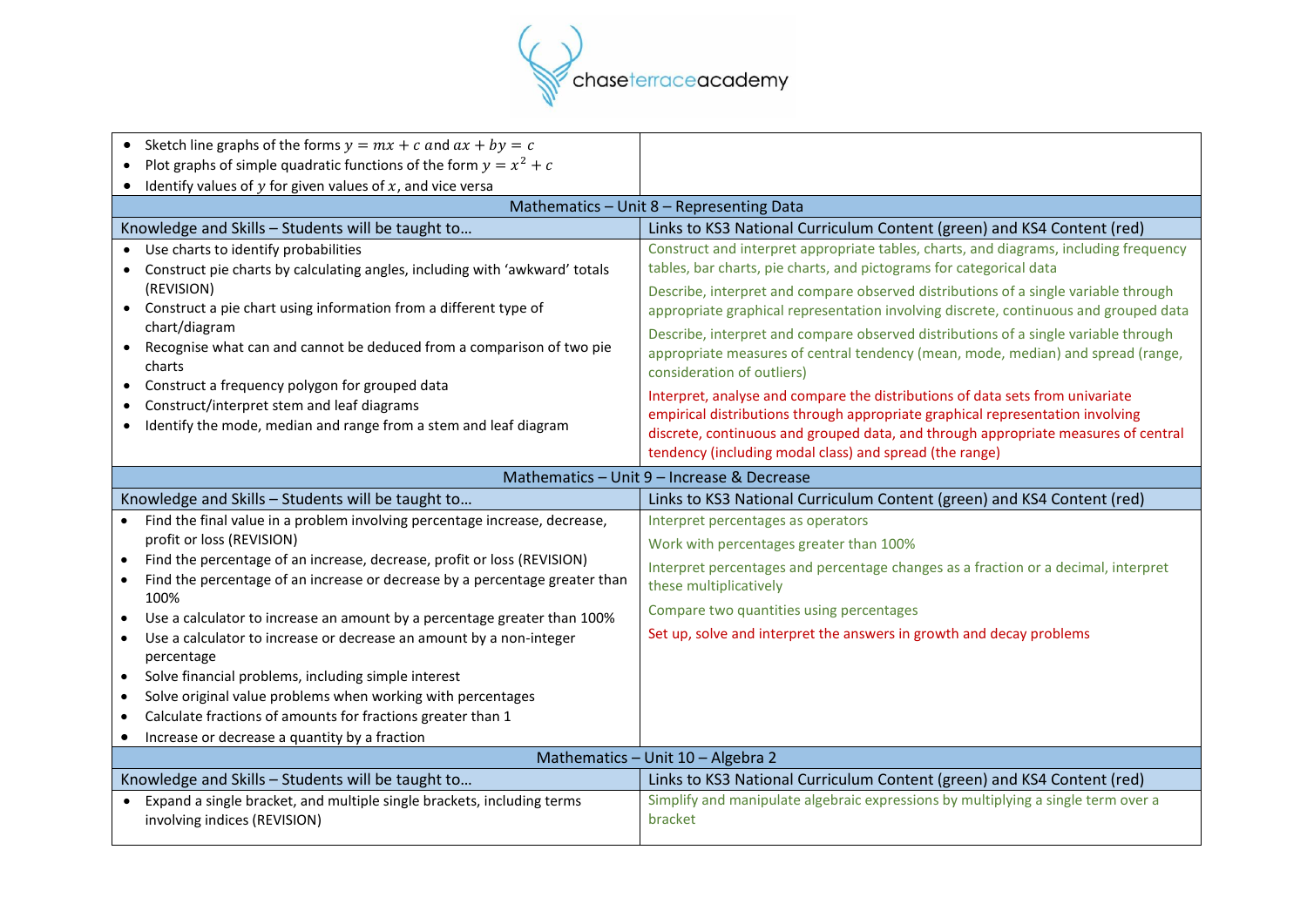

| Factorise an algebraic expression by taking out more complex common                    | Simplify and manipulate algebraic expressions by taking out common factors           |
|----------------------------------------------------------------------------------------|--------------------------------------------------------------------------------------|
| factors                                                                                | Rearrange formulae to change the subject                                             |
| e.g. $3x, 4x^2, a^2b$                                                                  |                                                                                      |
| Apply expanding brackets and factorising to simple algebraic contexts e.g.             |                                                                                      |
| area of a rectangle                                                                    |                                                                                      |
| • Change the subject of a one-step formula                                             |                                                                                      |
| • Understand the meaning of 'subject' and 'in terms of'                                |                                                                                      |
|                                                                                        | Mathematics - Unit 11 - Solids                                                       |
| Knowledge and Skills - Students will be taught to                                      | Links to KS3 National Curriculum Content (green) and KS4 Content (red)               |
| • Recognise and describe the properties of a cube, cuboid, prism, cylinder,            | Derive and apply formulae to calculate and solve problems involving the perimeter    |
| pyramid, cone and sphere                                                               | and area of triangles, parallelograms, and trapezia                                  |
| Calculate the volume of a cube or cuboid<br>$\bullet$                                  | Derive and apply formulae to calculate and solve problems involving the volume of    |
| Calculate the volume of a right prism                                                  | cuboids (including cubes) and other prisms                                           |
| Know/use the link between volume and capacity<br>$\bullet$                             | Use the properties of faces, surfaces, edges and vertices of cubes, cuboids, prisms, |
| Calculate the volume of a right prism<br>$\bullet$                                     | and cylinders to solve problems in 3D                                                |
| Compare lengths, areas and volumes using ratio notation<br>$\bullet$                   | Construct and interpret plans and elevations of 3D shapes                            |
| Convert between units of area and units of volume<br>$\bullet$                         |                                                                                      |
| Construct a solid from its plan & elevations<br>$\bullet$                              |                                                                                      |
| Draw a solid on isometric paper, given its plan and elevations<br>$\bullet$            |                                                                                      |
| Draw the plan and elevations of a given solid<br>٠                                     |                                                                                      |
| Calculate the surface area of a cube, cuboid                                           |                                                                                      |
| Calculate the surface area of a right prism<br>$\bullet$                               |                                                                                      |
|                                                                                        | Mathematics - Unit 12 - Proportion                                                   |
| Knowledge and Skills - Students will be taught to                                      | Links to KS3 National Curriculum Content (green) and KS4 Content (red)               |
| • Understand a relationship between two quantities which are in direct                 | Solve problems involving direct proportion, including graphical and algebraic        |
| proportion                                                                             | representations                                                                      |
| • Apply understanding of proportion to simple problems, including recipes              | Recognise and interpret graphs that illustrate direct proportion                     |
| (REVISION)                                                                             | Interpret equations that describe direct proportion                                  |
| • Find a relevant multiplier in a situation involving proportion                       |                                                                                      |
| Know the features of tables that represent direct proportion<br>$\bullet$              |                                                                                      |
| Know the features of graphs that represent direct proportion<br>$\bullet$              |                                                                                      |
| Calculate the price per unit e.g. price per pack if 5 packs costs £4<br>$\bullet$      |                                                                                      |
| Identify the best deal, using a calculator, by finding the price per unit<br>$\bullet$ |                                                                                      |
| Identify the best deal, without a calculator, by scaling up to a common                |                                                                                      |
| quantity                                                                               |                                                                                      |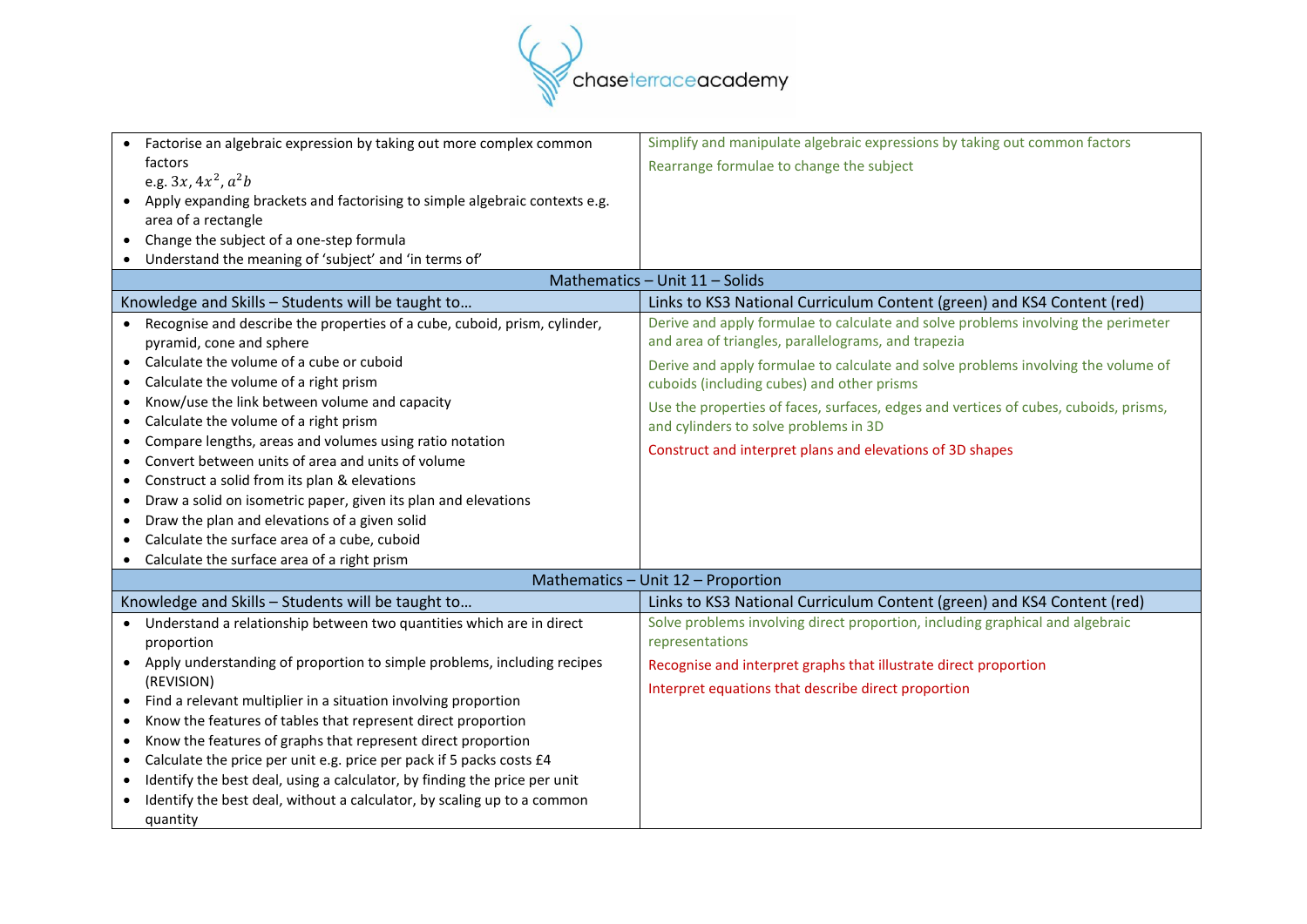

| Mathematics - Unit 13 - Numbers 2                                                                            |                                                                                                                     |  |
|--------------------------------------------------------------------------------------------------------------|---------------------------------------------------------------------------------------------------------------------|--|
| Knowledge and Skills - Students will be taught to                                                            | Links to KS3 National Curriculum Content (green) and KS4 Content (red)                                              |  |
| • Convert between ordinary numbers and standard form, apply the four                                         | Interpret and compare numbers in standard form A x 10 <sup>n</sup> 1 ≤ A < 10, where n is a                         |  |
| operations to numbers given in standard form (REVISION)                                                      | positive or negative integer or zero                                                                                |  |
| Use a calculator to calculate in standard form (REVISION)<br>$\bullet$                                       | Use conventional notation for the priority of operations, including brackets, powers                                |  |
| Apply standard form to problems in greater context<br>$\bullet$                                              | and roots                                                                                                           |  |
| Apply the order of operations to expressions involving powers and roots<br>$\bullet$                         | Use approximation through rounding to estimate answers                                                              |  |
| Round to any given number of significant figures<br>$\bullet$                                                | Round numbers and measures to an appropriate degree of accuracy e.g. to a number                                    |  |
| Estimate the answer to a calculation involving powers or roots, using the<br>$\bullet$                       | of decimal places or significant figures                                                                            |  |
| symbol ≈                                                                                                     | Calculate with numbers in standard form                                                                             |  |
|                                                                                                              | Mathematics - Unit 14 - Equations                                                                                   |  |
| Knowledge and Skills - Students will be taught to                                                            | Links to KS3 National Curriculum Content (green) and KS4 Content (red)                                              |  |
| Solve linear equations where the unknown term is positive (REVISION)                                         | Recognise and use relationships between operations including inverse operations                                     |  |
| • Solve a linear equation where the unknown term is negative e.g. $53 - 2x =$                                | Use algebraic methods to solve linear equations in one variable                                                     |  |
| 37                                                                                                           | Interpret mathematical relationships both algebraically and graphically                                             |  |
| • Solve a linear equation with the unknown on both sides (when the solution                                  |                                                                                                                     |  |
| is an integer, fraction or negative, including when the equation involves                                    | Use algebraic methods to solve linear equations in one variable (including all forms<br>that require rearrangement) |  |
| brackets)                                                                                                    |                                                                                                                     |  |
| Form and solve linear equations of the types listed above to solve problems                                  | Use linear graphs to estimate values of y for given values of x and vice versa                                      |  |
| e.g. perimeter, area, angles                                                                                 |                                                                                                                     |  |
| Recognise that the point of intersection of two graphs corresponds to the<br>$\bullet$                       |                                                                                                                     |  |
| solution of a connected equation                                                                             | Mathematics - Unit 15 - Sequences                                                                                   |  |
| Knowledge and Skills - Students will be taught to                                                            | Links to KS3 National Curriculum Content (green) and KS4 Content (red)                                              |  |
| Generate terms of a sequence from a position-to-term rule (REVISION)                                         | Generate terms of a sequence from either a term-to-term or a position-to-term rule                                  |  |
| Recognise the sequences of square and triangular numbers (REVISION)<br>$\bullet$                             |                                                                                                                     |  |
| Recognise the sequence of cube numbers<br>$\bullet$                                                          | Recognise arithmetic sequences                                                                                      |  |
| Find the nth term of an ascending linear sequence<br>$\bullet$                                               | Recognise geometric sequences and appreciate other sequences that arise                                             |  |
| Find the nth term of a descending linear sequence<br>$\bullet$                                               | Find the nth term of an arithmetic sequence                                                                         |  |
| Use the nth term of a sequence to decide whether a given number is in a<br>sequence and to find a later term | Deduce expressions to calculate the nth term of linear sequences                                                    |  |
|                                                                                                              | Recognise and use the sequences of triangular and square numbers, and simple                                        |  |
|                                                                                                              | arithmetic progressions                                                                                             |  |
| Mathematics - Unit 16 - Circles                                                                              |                                                                                                                     |  |
| Knowledge and Skills - Students will be taught to                                                            | Links to KS3 National Curriculum Content (green) and KS4 Content (red)                                              |  |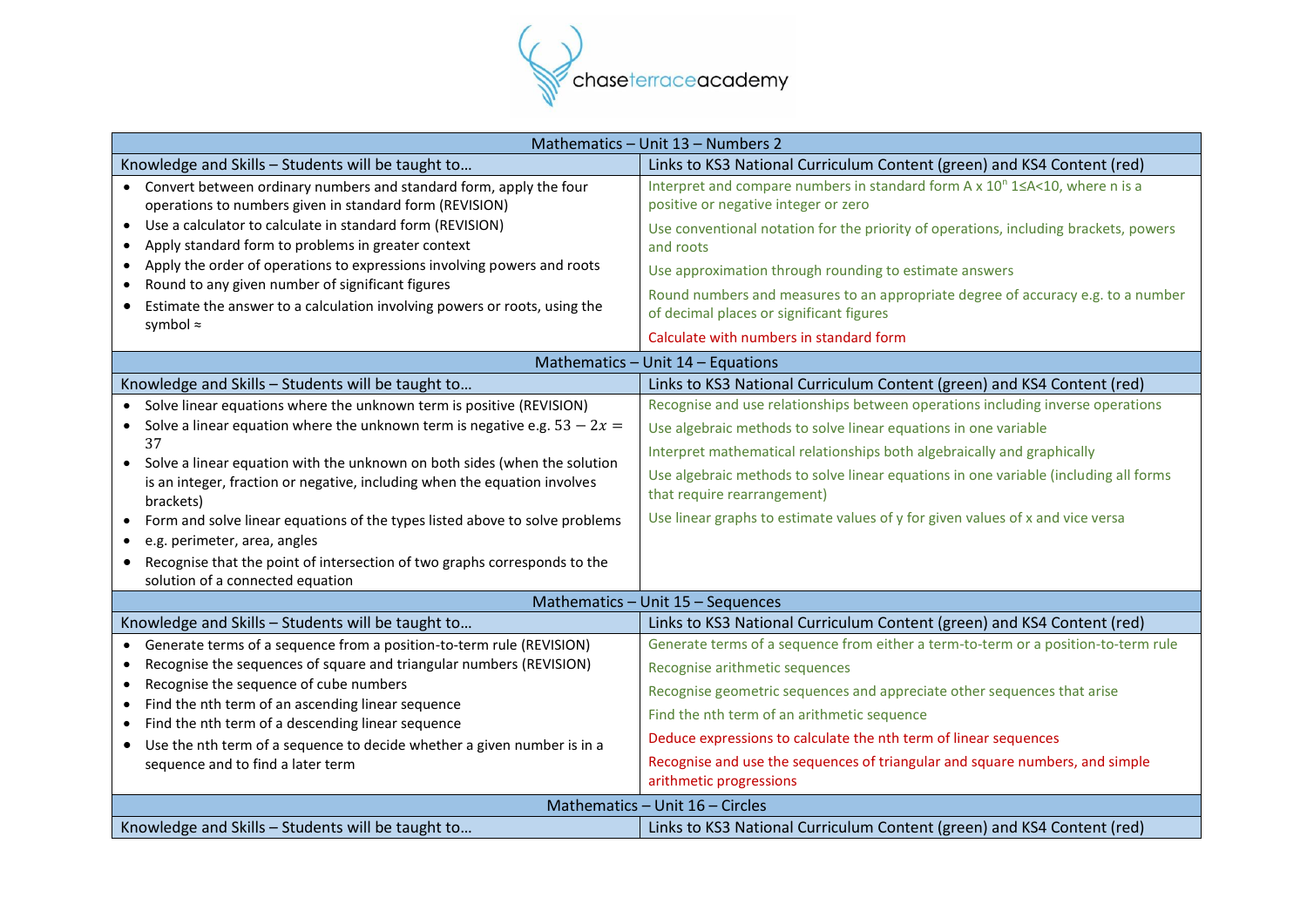

| Know circle parts, including chord, tangent, arc, sector, segment<br>Calculate the circumference of a circle, given the radius or diameter,<br>including in terms of $\pi$ (REVISION)<br>Give answers to 'an appropriate degree of accuracy'<br>Calculate the perimeter of composite shapes that include sections of a circle,<br>including in terms of $\pi$<br>Calculate the area of a circle, given radius or diameter (REVISION)<br>Calculate the area of more complex composite shapes that include sections<br>of a circle, including in terms of $\pi$ | Derive and illustrate properties of triangles, quadrilaterals, circles, and other plane<br>figures (e.g. equal lengths and angles) using appropriate language and technologies<br>Calculate and solve problems involving: perimeters of 2-D shapes (including circles),<br>areas of circles and composite shapes<br>Identify and apply circle definitions and properties, including: centre, radius, chord,<br>diameter, circumference, tangent, arc, sector, segment<br>Calculate exactly with multiples of $\pi$<br>Mathematics - Unit 17 - Inequalities |
|---------------------------------------------------------------------------------------------------------------------------------------------------------------------------------------------------------------------------------------------------------------------------------------------------------------------------------------------------------------------------------------------------------------------------------------------------------------------------------------------------------------------------------------------------------------|------------------------------------------------------------------------------------------------------------------------------------------------------------------------------------------------------------------------------------------------------------------------------------------------------------------------------------------------------------------------------------------------------------------------------------------------------------------------------------------------------------------------------------------------------------|
| Knowledge and Skills - Students will be taught to                                                                                                                                                                                                                                                                                                                                                                                                                                                                                                             | Links to KS3 National Curriculum Content (green) and KS4 Content (red)                                                                                                                                                                                                                                                                                                                                                                                                                                                                                     |
| Represent an inequality on a number line<br>$\bullet$                                                                                                                                                                                                                                                                                                                                                                                                                                                                                                         | Use the symbols =, $\neq$ , <, >, $\leq$ , $\geq$                                                                                                                                                                                                                                                                                                                                                                                                                                                                                                          |
| Identify the inequality represented on a given number line<br>$\bullet$                                                                                                                                                                                                                                                                                                                                                                                                                                                                                       |                                                                                                                                                                                                                                                                                                                                                                                                                                                                                                                                                            |
| Solve 2-step linear inequalities (REVISION)                                                                                                                                                                                                                                                                                                                                                                                                                                                                                                                   | Solve linear inequalities in one variable, representing the solution set on a number<br>line                                                                                                                                                                                                                                                                                                                                                                                                                                                               |
| Find the set of integers that are solutions to an inequality, including using set                                                                                                                                                                                                                                                                                                                                                                                                                                                                             |                                                                                                                                                                                                                                                                                                                                                                                                                                                                                                                                                            |
| notation.                                                                                                                                                                                                                                                                                                                                                                                                                                                                                                                                                     |                                                                                                                                                                                                                                                                                                                                                                                                                                                                                                                                                            |
| • Solve a simple 3-part inequality with positive x term e.g. $10 < 3x + 9 < 40$                                                                                                                                                                                                                                                                                                                                                                                                                                                                               |                                                                                                                                                                                                                                                                                                                                                                                                                                                                                                                                                            |
| Mathematics - Unit 18 - Ratio                                                                                                                                                                                                                                                                                                                                                                                                                                                                                                                                 |                                                                                                                                                                                                                                                                                                                                                                                                                                                                                                                                                            |
|                                                                                                                                                                                                                                                                                                                                                                                                                                                                                                                                                               |                                                                                                                                                                                                                                                                                                                                                                                                                                                                                                                                                            |
| Knowledge and Skills - Students will be taught to                                                                                                                                                                                                                                                                                                                                                                                                                                                                                                             | Links to KS3 National Curriculum Content (green) and KS4 Content (red)                                                                                                                                                                                                                                                                                                                                                                                                                                                                                     |
| • Solve problems involving division in a ratio with two or more parts                                                                                                                                                                                                                                                                                                                                                                                                                                                                                         | Divide a given quantity into two parts in a given part:part or part:whole ratio; express                                                                                                                                                                                                                                                                                                                                                                                                                                                                   |
| (REVISION)                                                                                                                                                                                                                                                                                                                                                                                                                                                                                                                                                    | the division of a quantity into two parts as a ratio                                                                                                                                                                                                                                                                                                                                                                                                                                                                                                       |
| Use a ratio and one part to find another part, or the whole                                                                                                                                                                                                                                                                                                                                                                                                                                                                                                   | Understand that a multiplicative relationship between two quantities can be                                                                                                                                                                                                                                                                                                                                                                                                                                                                                |
| Understand and use the connections between ratios and fractions<br>$\bullet$                                                                                                                                                                                                                                                                                                                                                                                                                                                                                  | expressed as a ratio or a fraction                                                                                                                                                                                                                                                                                                                                                                                                                                                                                                                         |
| Solve simple ratio problems involving comparison, mixing or concentrations                                                                                                                                                                                                                                                                                                                                                                                                                                                                                    | Relate the language of ratios and the associated calculations to the arithmetic of                                                                                                                                                                                                                                                                                                                                                                                                                                                                         |
| Write ratios in the form 1:n and use this for comparison                                                                                                                                                                                                                                                                                                                                                                                                                                                                                                      | fractions                                                                                                                                                                                                                                                                                                                                                                                                                                                                                                                                                  |
| • Solve simple problems involving combined ratios                                                                                                                                                                                                                                                                                                                                                                                                                                                                                                             | Identify and work with fractions in ratio problems                                                                                                                                                                                                                                                                                                                                                                                                                                                                                                         |
|                                                                                                                                                                                                                                                                                                                                                                                                                                                                                                                                                               | Mathematics - Unit 19 - Transformation                                                                                                                                                                                                                                                                                                                                                                                                                                                                                                                     |
| Knowledge and Skills - Students will be taught to                                                                                                                                                                                                                                                                                                                                                                                                                                                                                                             | Links to KS3 National Curriculum Content (green) and KS4 Content (red)                                                                                                                                                                                                                                                                                                                                                                                                                                                                                     |
| Identify the order of rotational symmetry of a shape                                                                                                                                                                                                                                                                                                                                                                                                                                                                                                          | Use the standard conventions for labelling the sides and angles of triangle ABC                                                                                                                                                                                                                                                                                                                                                                                                                                                                            |
| Rotate a shape through 90° or 180° on co-ordinate axes<br>$\bullet$                                                                                                                                                                                                                                                                                                                                                                                                                                                                                           | Identify properties of, and describe the results of, translations, rotations and                                                                                                                                                                                                                                                                                                                                                                                                                                                                           |
| Translate a shape using a vector<br>$\bullet$                                                                                                                                                                                                                                                                                                                                                                                                                                                                                                                 | reflections applied to given figures                                                                                                                                                                                                                                                                                                                                                                                                                                                                                                                       |
| Enlarge a shape on co-ordinate axes using a positive integer scale factor and<br>centre of enlargement                                                                                                                                                                                                                                                                                                                                                                                                                                                        |                                                                                                                                                                                                                                                                                                                                                                                                                                                                                                                                                            |